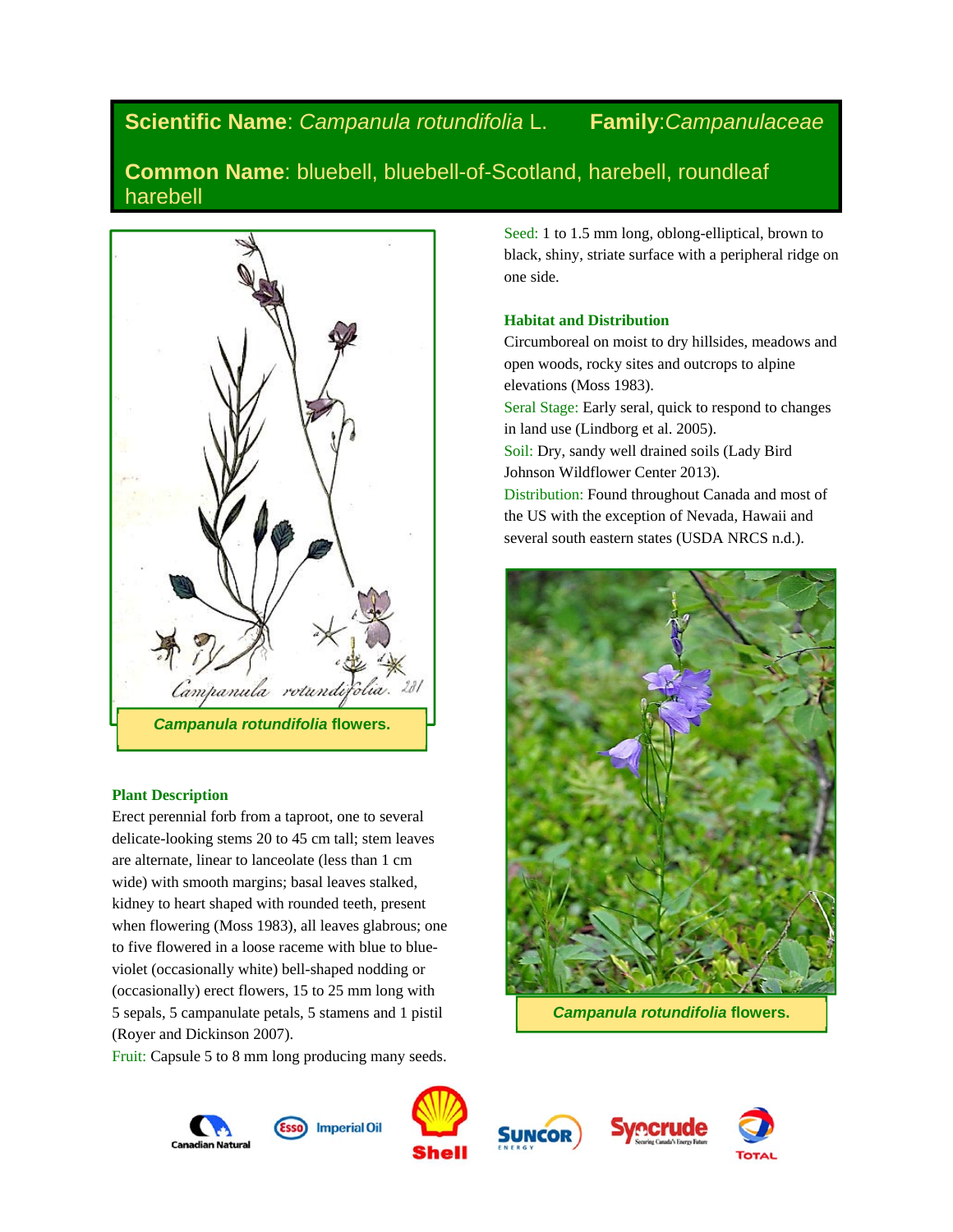Common throughout Alberta (Royer and Dickinson 2007).

Circumpolar; Alaska, Yukon, southwestern District of Mackenzie to James Bay, northern Quebec, Newfoundland south to California, New Mexico, Texas, Nebraska, Iowa, Pennsylvania, New Jersey (Moss 1983).

## **Phenology**

Plants flower June to August, often into September ALCLA n.d.), and seeds mature from August to October (Pahl and Smreciu 1999).

## **Pollination**

Pollinated primarily by bumblebees and solitary bees (Bingham and Orthner 1998).

This species is protandrous; that is, pollen is released before the stigma on the same flower is receptive (Nyman 1992).

Cross pollination results in greater seeds per capsule than self-pollination (Nuortila et al. 2004).

## **Seed Dispersal**

Seed may be wind dispersed (Royal Botanic Gardens Kew 2008) or by water and gravity (Shelter and Morin 1986).

## **Genetics**

2n=34, 68,102 (Moss 1983) or n=17, 28, 34 (Shelter 1963).

#### **Symbiosis**

*C. rotundifolia* forms vesicular-arbuscular mycorrhizal associations with *Glomus* spp. (Currah and Van Dyk 1986, Nuortila et al. 2004). *Campanula* benefits from mycorrhizal association in some respects such as seed and root phosphorus concentration, root/shoot ratios and seedling growth rate, but this association may reduce plant size and seed production potential (Nuortila et al. 2004).

## **Seed Processing**

Collection: Capsules can be hand harvested (Smreciu and Gould 2010).

**Imperial Oil** 

![](_page_1_Picture_17.jpeg)

![](_page_1_Picture_18.jpeg)

![](_page_1_Picture_19.jpeg)

Average Seeds/Fruit: Ranges from 54 to 108 seeds per fruit (Giblin 2005).

Harvest Dates: Mid-September to mid-October (Pahl and Smreciu 1999).

Cleaning: Scalping may be required to remove smaller chaff. To clean, use a screen shaker and a seed blower with 1/25 inch round top screen and 45 x 45 mesh bottom screen (Pahl and Smreciu 1999). Storage Behaviour: Orthodox, seeds may be dried to low relatively humidity without damage (Royal Botanic Gardens Kew 2008).

Storage: Store dry seeds (5% to 8% moisture content) at 18 to 20°C (Liu et al. 2008). IPGRI preferred storage conditions; low moisture content (3% to 7% fresh weight, depending on the species) and storing them, in hermetically-sealed containers, at low temperature; -18ºC or cooler (Fassil and Engels 1997, Royal Botanic Gardens Kew 2008).

Longevity: Oldest collection 24 years old with seed increasing its germination percentage from 76% to 90% (Royal Botanic Gardens Kew 2008).

![](_page_1_Picture_25.jpeg)

![](_page_1_Picture_26.jpeg)

![](_page_1_Picture_27.jpeg)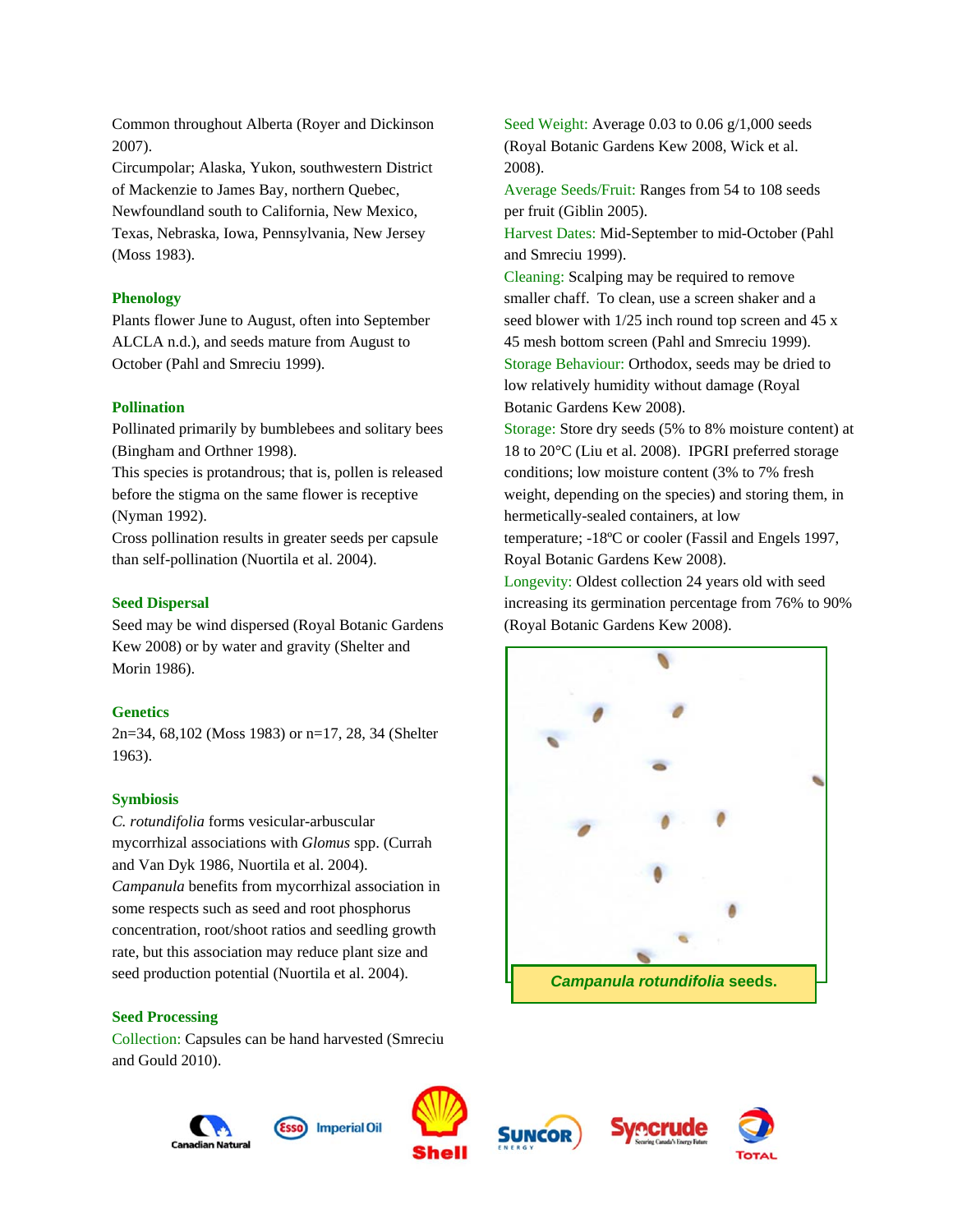## **Propagation**

Natural Regeneration: In natural Norwegian seed banks, vegetative sprout densities were found to be between 21 to  $1,060/m^2$  and 94 to  $711/m^2$ , germination percentages were found to be 15% to 40%, seed bank densities of seedlings were 21 to  $374/m^2$  (Alsos et al. 2003).

Seedling emergence may benefit from low levels of litter input (Hovstad and Ohlson 2008).

Germination: 76% to 100% germination was reached on 1% agar at temperatures varying between 15 to 25°C, in some treatments 250 mg/l of gibberellic acid was added to the agar. One treatment received a cold stratification treatment at 2°C on agar and it produced the lowest percentage of germinants (Royal Botanic Gardens Kew 2008).

Seed: Seeds should be sown indoors, not covered after sowing and bottom watered (Lady Bird Johnson Wildflower Center 2013).

In stored seeds, germination percentages were 88% under treatment of 16°C and 12h light and 12 h dark (Godefroid et al. 2010).

Pahl and Smreciu (1999) had 82% seed germination in 5 to 14 days after stratification pre-treatment. Wick et al. (2008) used the following: pre-planting treatment of 90 day cold, moist stratification followed by direct seeding with 6:1:1 milled sphagnum peat, perlite, and vermiculite with Osmocote controlled release and Micromax fertilizers. Germination continued over 4 weeks and total time to harvest was 9 months.

Vegetative Propagation: By root or stem cuttings in damp sandy soil (Lady Bird Johnson Wildflower Center 2013). Van Dyk and Currah (1982) recommend dividing mature plants.

#### **Aboriginal Food/Uses**

Medicinal: Roots are used to stop bleeding and decrease swelling when applied as a compress (Royer and Dickinson 1996). Roots may be chewed to alleviate heart ailments (Royer and Dickinson 1996, 2007). Chippewans used an infusion of the roots to treat sore ears (Densmore 1928), and Thompson

![](_page_2_Picture_10.jpeg)

#### **Wildlife/Forage Usage**

Attracts hummingbirds (Lady Bird Johnson Wildflower Center 2013). Ants may play a role in dispersal (Shelter and Morin 1986). Rabbits likely eat the inflorescences (Farrow 1917).

#### **Reclamation Potential**

*C. rotundifolia* seems to be a hardy plant able to persist in poorer quality sites and responds quickly to improved conditions in restored grassland (Lindborg et al. 2005, Lindborg and Eriksson 2004). *C. rotundifolia* spreads quickly in later seral stages in open sites, particularly in gravely or shallow soils (Pahl and Smreciu 1999).

## **Commercial Resources**

Harvest Methods: Swath and bale tough; spread dry; thresh (Pahl and Smreciu 1999). Uses: As a garden ornamental.

## **Notes**

Synonyms include *C. sacajaweana*, *C. alaskana*, *C. petiolata*, *C. dubia*, *C. heterodoxa* and *C. intercedens*, none of which are valid (ITIS n.d.). *C. rotundifolia* is listed as 100% intact in the Alberta oil sands region (Alberta Biodiversity Monitoring Institute 2014).

### **Photo credits**

Photos 1 and 2: Wild Rose Consulting, Inc. Line Diagram: www.biolib.de – Permission is granted to copy, distribute and/or modify this image under the terms of the GNU Free Documentation License.

#### **References**

Alberta Biodiversity Monitoring Institute, 2014. The status of biodiversity in the oil sands region of Alberta. Alberta Biodiversity Monitoring Institute, Edmonton, Alberta. 47 pp. http://www.abmi.ca/FileDownloadServlet?filename=

The%20Status%20of%20Biodiversity%20in%20the

![](_page_2_Picture_24.jpeg)

![](_page_2_Picture_25.jpeg)

![](_page_2_Picture_26.jpeg)

![](_page_2_Picture_27.jpeg)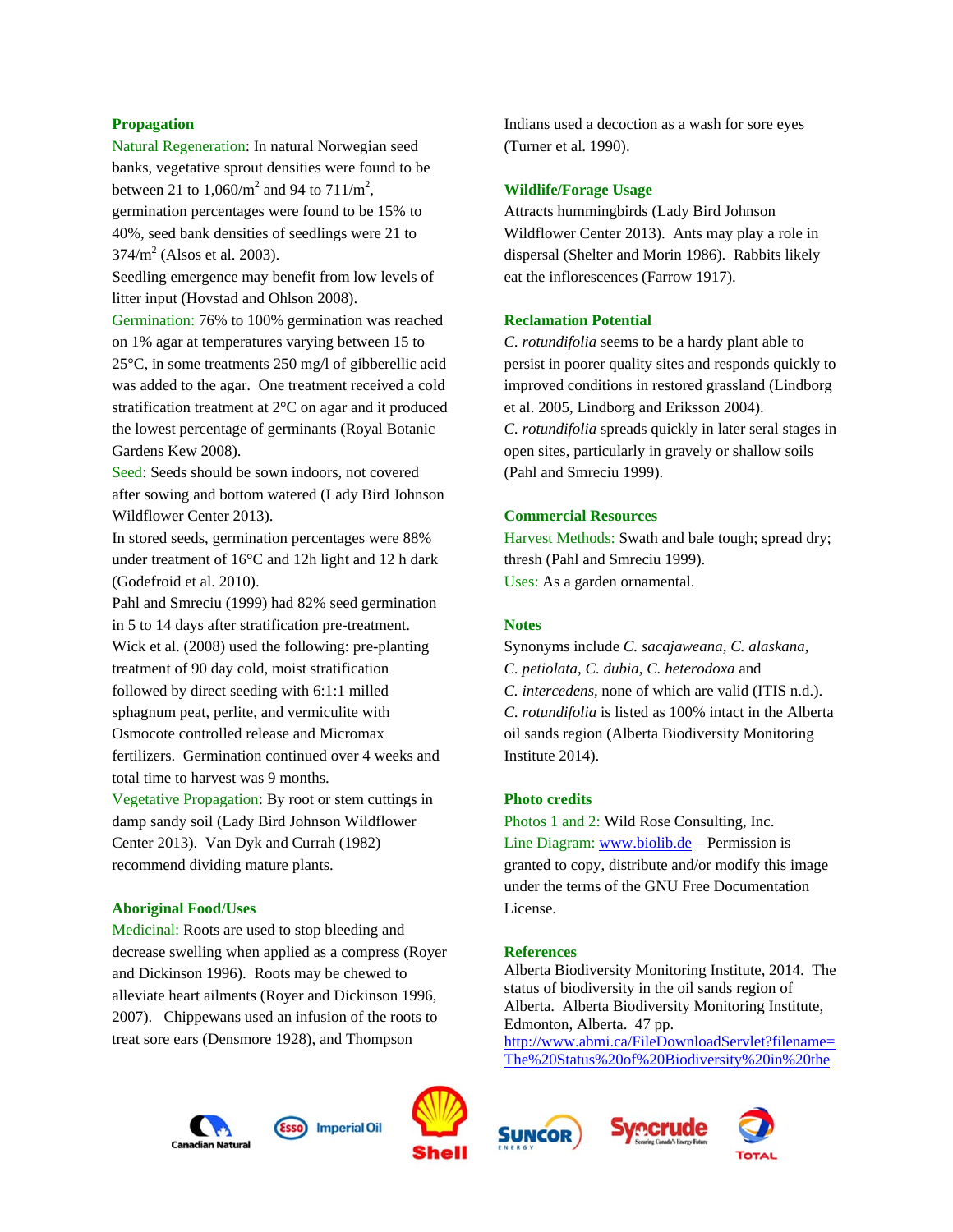%20Oil%20Sands%20Region%20of%20Alberta\_201 4 Supplemental%20Report.docx&dir=REPORTS\_U PLOAD [Last accessed June 16, 2014].

ALCLA Native Plants, n.d. *Campanula rotundifolia* Bluebells / Harebells. IN: ALCLA Native Plants, Plant Description. http://www.alclanativeplants.com/section2/main.htm [Last accessed October 8, 2013].

Alsos, I.G., S. Spjelkavik and T. Engelskjøn, 2003. Seed bank size and composition of *Betula nana*, *Vaccinium uliginosum*, and *Campanula rotundifolia* habitats in Svalbard and northern Norway. Canadian Journal of Botany 81: 220-231.

Bingham, R.A. and A.R. Orthner, 1998. Efficient pollination of alpine plants. Nature 391: 238-239.

Currah, R.S. and M. Van Dyk, 1986. A survey of some perennial vascular plant species native to Alberta for occurrence of mycorrhizal fungi. Canadian Field-Naturalist 100 (3): 330-342.

Densmore, F., 1928. Uses of plants by the Chippewa Indians. SI-BAE Annual Report #44:273-379. p. 362.

Farrow, E.P., 1917. On the ecology of the vegetation of Breckland: III. General effects of rabbits on the vegetation. Journal of Ecology 5(1): 1-18.

Fassil, H. and J. Engels, 1997. Seed Conservation Research: IPGRI's Strategies and Activities. BGC News 2(9).

http://www.bgci.org/worldwide/article/349/ [Last accessed July 17, 2013].

Giblin, D.E., 2005. Variation in floral longevity between populations of *Campanula rotundifolia* (Campanulaceae) in response to fitness accrual rate manipulation. American Journal of Botany 92(1): 1714-1722.

Godefroid, S., A. Van de Vyver and T. Vanderborght, 2010. Germination capacity and viability of threatened species collections in seed banks. Biodiversity and Conservation 19(5): 1365- 1383.

Hovstad, K.A. and M. Ohlson, 2008. Physical and chemical effects of litter on plant establishment in semi-natural grasslands. Plant Ecology 196(2): 251- 260.

ITIS (International Taxonomic Information System), n.d. *Campanula rotundifolia* L. IN: Integrated taxonomic information system on-line database. http://www.itis.gov/servlet/SingleRpt/SingleRpt?sear ch\_topic=TSN&search\_value=34497 [Last accessed June 14, 2013].

Lady Bird Johnson Wildflower Center, 2013. *Campanula rotundifolia* L. Native Plant Database. University of Texas at Austin, Austin, Texas. http://www.wildflower.org/plants/result.php?id\_plant =CARO2 [Last accessed May 22, 2013].

Lindborg, R., S.A.O. Cousins and O. Eriksson, 2005. Plant species response to land use change. *Campanula rotundifolia*, *Primula veris* and *Rhinanthus minor*. Ecography 28(1): 29-36.

Lindborg, R. and O. Eriksson, 2004. Effects of restoration on plant species richness and composition in Scandinavian semi-natural grasslands. Restoration Ecology 12(3): 318-326.

Moss, E.H., 1983. Flora of Alberta. A manual of flowering plants, conifers, ferns, and fern allies found growing without cultivation in the province of Alberta, Canada. 2nd edition. University of Toronto Press, Toronto Ontario. p. 518.

Nuortila, C., M. Kytöviita and J. Tuomi, 2004. Mycorrhizal symbiosis has contrasting effects on fitness components in *Campanula rotundifolia*. New Phytologist 164(3): 543-553.

![](_page_3_Picture_18.jpeg)

![](_page_3_Picture_19.jpeg)

**Imperial Oil** 

![](_page_3_Picture_20.jpeg)

![](_page_3_Picture_21.jpeg)